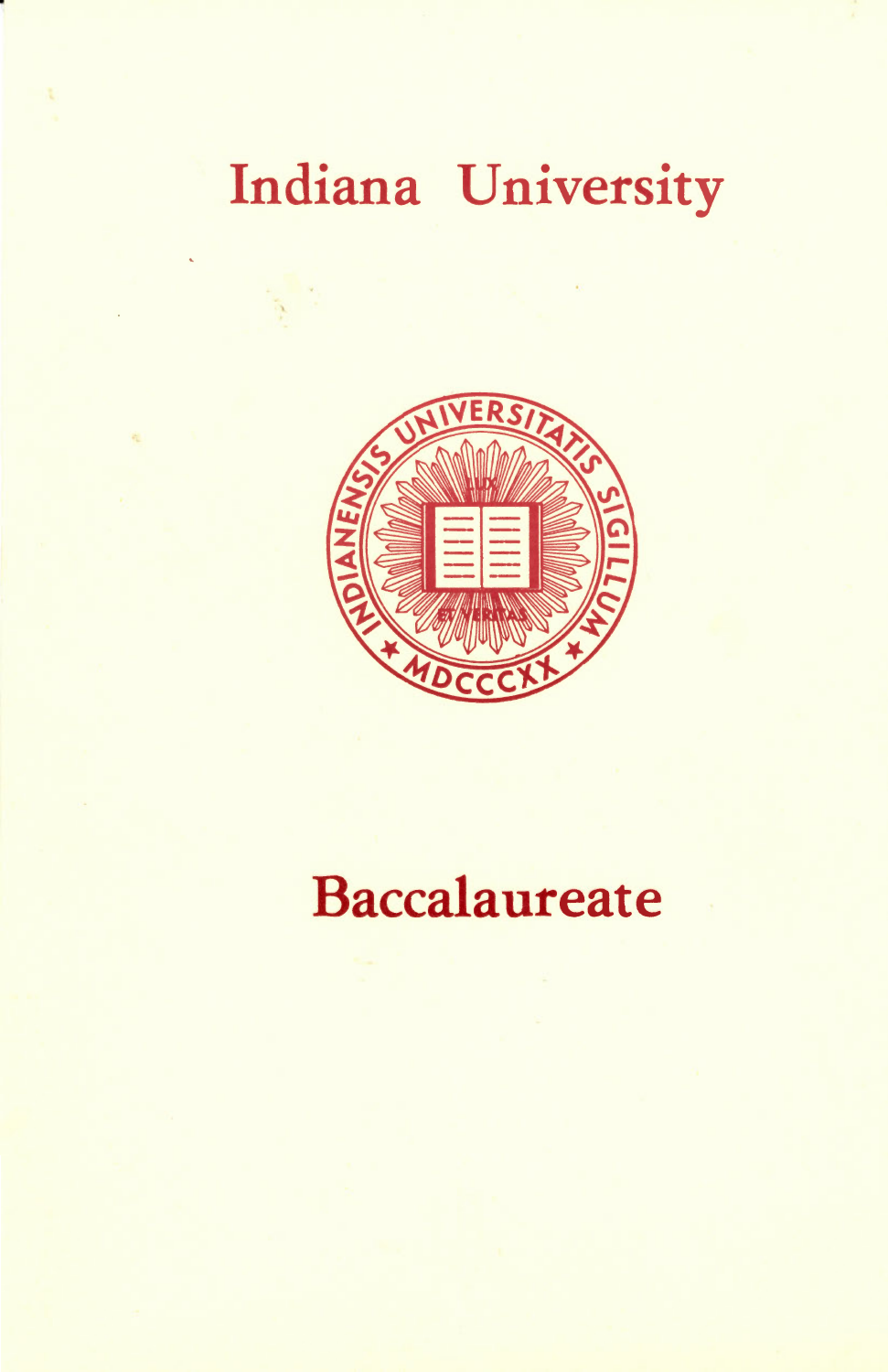## INDIANA UNIVERSITY AT SOUTH BEND BACCALAUREATE PROGRAM

**Contract** 

May Twelfth, Nineteen Hundred Seventy-Four

Seven-thirty O'Clock

Chancellor Lester M. Wolfson, Presiding

| Pianist                                                                         |
|---------------------------------------------------------------------------------|
| Minister<br>. River Park Church of Christ                                       |
| Zueignung (Dedication) Richard Strauss<br>Sung by, Christine Walkowiak, Soprano |
| (Words are printed on the opposite page)                                        |
| Mayor of Indianapolis                                                           |
| Benediction Monsignor John S. Sabo P.A, V.G.<br>Pastor<br>Our Lady of Hungary   |
|                                                                                 |

(Please do not applaud or use flash bulbs) (A short reception in Faculty Lounge will follow - open to all)

k,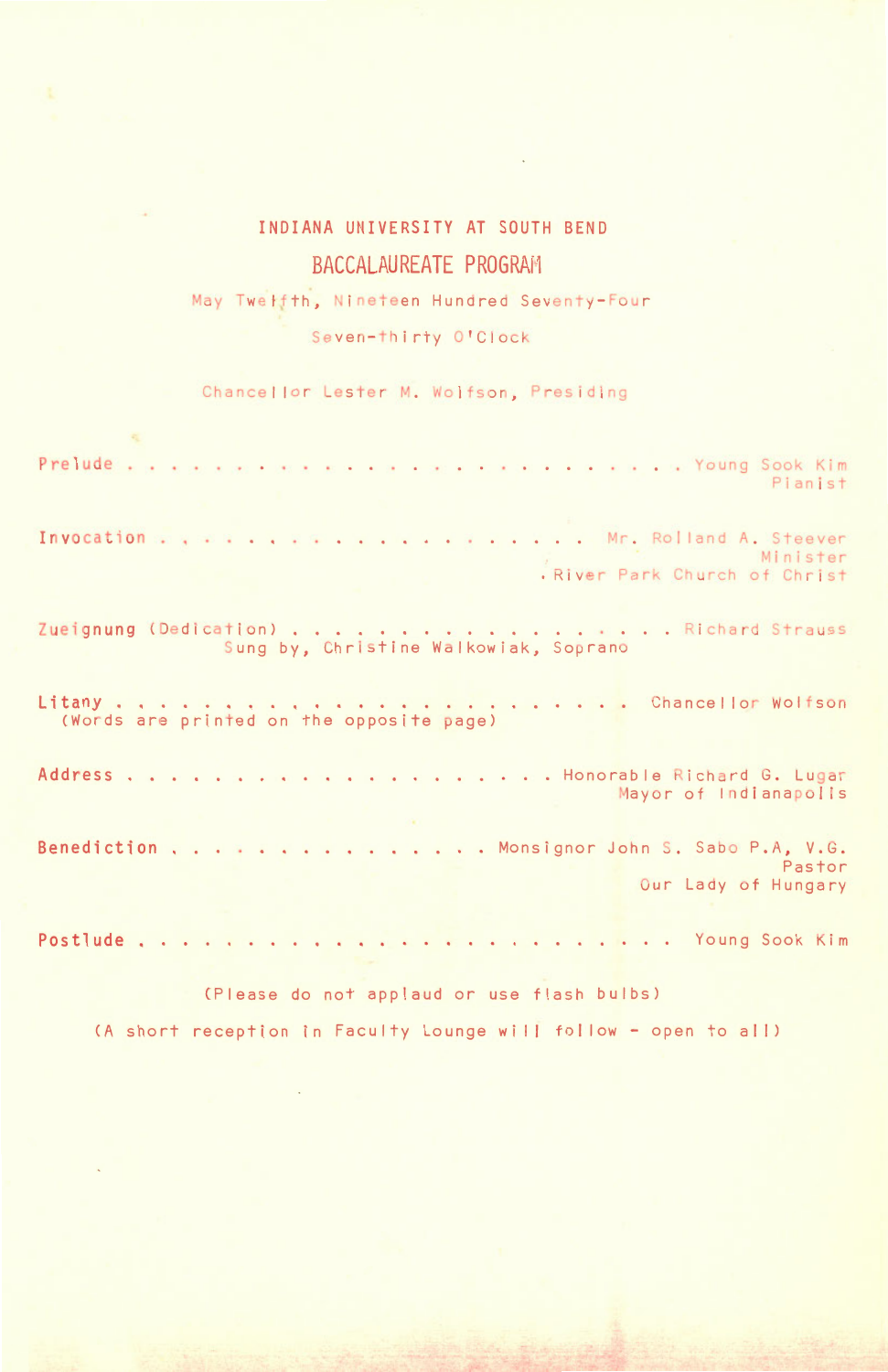#### LITANY

(The audience will respond with the underlined sections)

Almighty God, we give Thee most hearty thanks for the vision, the devotion to learning, the patience, and the industry of those men who made possible the establishment of this University to be a center of learning in the wilderness.

We give thanks to Thee, good Lord.

For the generations of teachers and scholars who have devoted their lives to the inculcation of sound learning and good manners and who have made this University to grow and develop into a great institution.

We thank Thee, good Lord.

For the thousands of students who have gone out from this University to give service, sometimes humble, sometimes exalted, to their communities, to this nation, and to the world,

We thank Thee, good Lord.

For the members of this class, with all their hopes and aspirations, now about to graduate to assume their new duties as full citizens in a turbulent and challenging world,

We thank Thee, good Lord.

For all the parents and friends whose interest and encouragement and support and sacrifice have made possible this period of study and learning,

For these and all Thy many blessings, we give Thee thanks, 0 Lord.

We pray Thee to keep us from false pride and arrogance, remembering always that our knowledge is slight in comparison to the vastness of Thy wisdom and wide range of Thy universe.

We beseech Thee, good Lord.

We pray Thee that we all, and not least this graduating class, may be filled with the sense of obligation to use our learning, not for selfish and narrow purposes, but for the service of mankind and for the development of greater wisdom and truer understanding of mankind and this world in which we live.

 $\mathcal{K}_1$ 

We beseech Thee, good Lord.